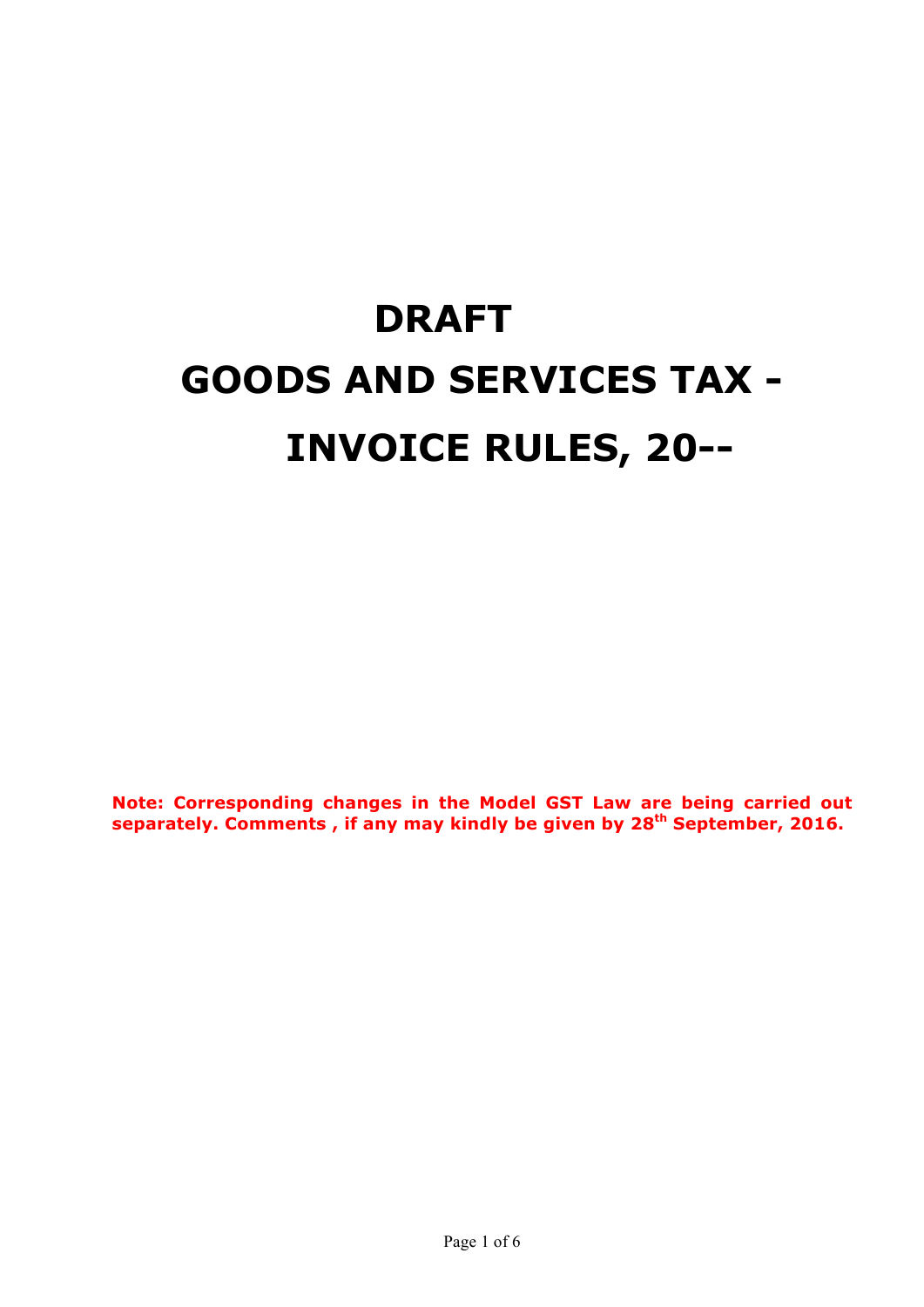## **Chapter-\_\_ TAX INVOICE, CREDIT AND DEBIT NOTES**

#### **1. Tax invoice**

(1) Subject to rule 5, a tax invoice referred to in section 23 shall be issued by the supplier containing the following details:-

(a) name, address and GSTIN of the supplier;

(b) a consecutive serial number containing only alphabets and/or numerals, unique for a financial year;

(c) date of its issue;

(d) name, address and GSTIN/ Unique ID Number, if registered, of the recipient;

(e) name and address of the recipient and the address of delivery, along with the name of State and its code, if such recipient is unregistered and where the taxable value of supply is fifty thousand rupees or more;

(f) HSN code of goods or Accounting Code of services;

- (g) description of goods or services;
- (h) quantity in case of goods and unit or Unique Quantity Code thereof;
- (i) total value of goods or services;

(j) taxable value of goods or services taking into account discount or abatement, if any;

(k) rate of tax (CGST, SGST or IGST);

(l) amount of tax charged in respect of taxable goods or services (CGST, SGST or IGST);

(m) place of supply along with the name of State**,** in case of a supply in the course of inter-State trade or commerce;

(n) place of delivery where the same is different from the place of supply;

(o) whether the tax is payable on reverse charge;

(p) the word "Revised Invoice" or "Supplementary Invoice", as the case may be, indicated prominently, where applicable along with the date and invoice number of the original invoice; and

(q) signature or digital signature of the supplier or his authorized representative**.**

Provided that the Board/Commissioner may, by notification, specify -

(i) the number of digits of HSN code for goods or, as the case may be, the Accounting Code for services, that a class of taxable persons shall be required to mention, for such period as may be specified in the said notification, and

(ii) the class of taxable persons that would not be required to mention the HSN code for goods or, as the case may be, the Accounting Code for services, for such period as may be specified in the said notification: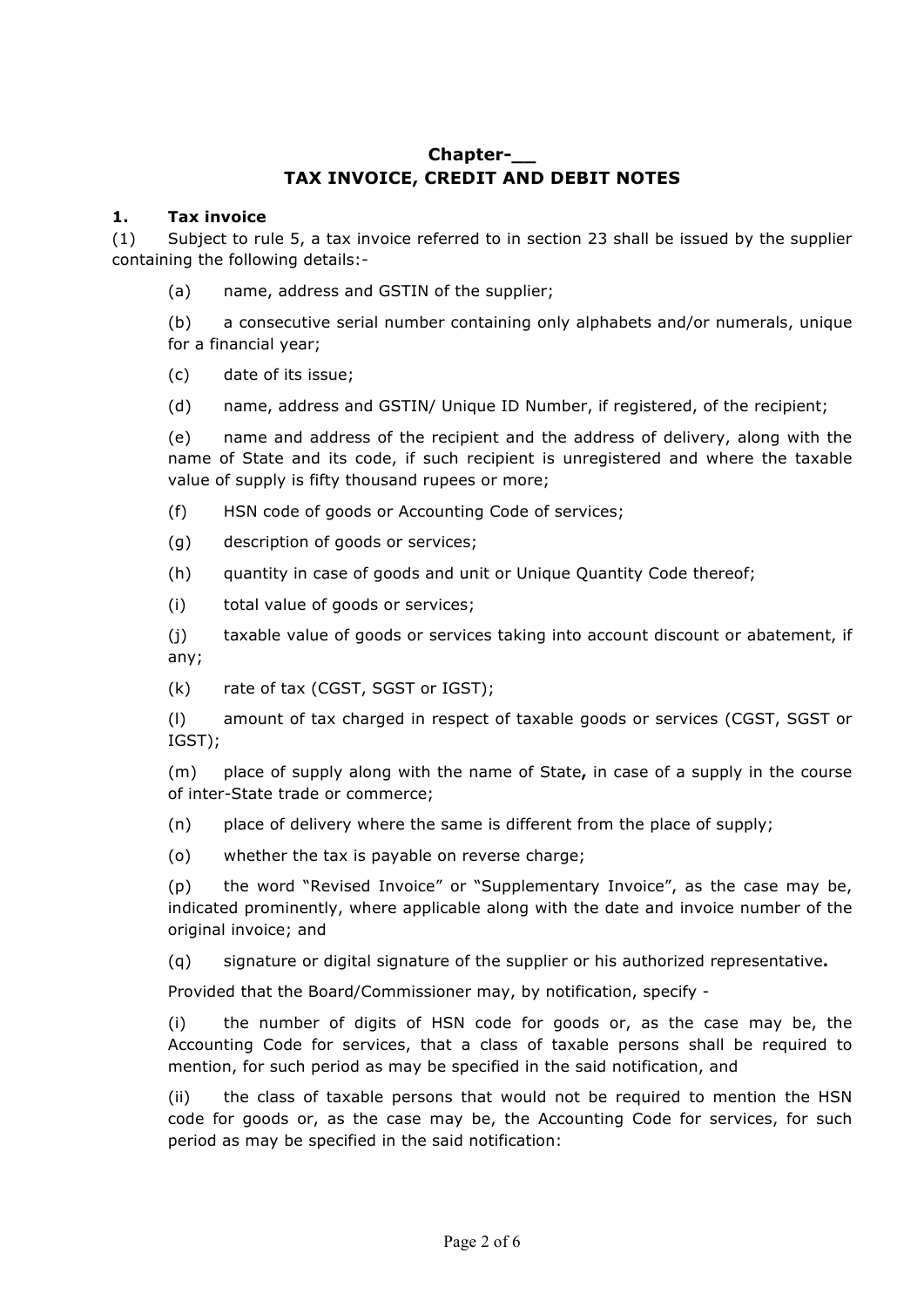Provided further that in case of exports, the invoice shall carry an endorsement "SUPPLY MEANT FOR EXPORT ON PAYMENT OF IGST" or "SUPPLY MEANT FOR EXPORT UNDER BOND WITHOUT PAYMENT OF IGST", as the case may be, and shall, in lieu of the details specified in clause (e), contain the following details:

(i) name and address of the recipient;

- (ii) address of delivery;
- (iii) name of the country of destination; and
- (iv) number and date of application for removal of goods for export [ARE-1].

(2) The invoice referred to in sub-rule (1), in case of taxable supply of services, shall be issued within a period of thirty days from the date of supply of service:

Provided that in case of continuous supply of services, the invoice shall be issued within a period of thirty days from the date when each event specified in the contract, which requires the recipient to make any payment to the supplier of services, is completed:

Provided further that where the supplier of service is a banking company or a financial institution including a non-banking financial company, the period within which the invoice is to be issued shall be forty five days from the date of supply of service.

#### **2. Manner of Issuing Invoice**

(1) The invoice shall be prepared in triplicate, in case of supply of goods, in the following manner:–

- (a) the original copy being marked as ORIGINAL FOR RECIPIENT;
- (b) the duplicate copy being marked as DUPLICATE FOR TRANSPORTER; and
- (c) the triplicate copy being marked as TRIPLICATE FOR SUPPLIER.

Provided that the duplicate copy is not required to be carried by the transporter if the supplier has obtained an Invoice Reference Number under sub-rule (4).

(2) The invoice shall be prepared in duplicate, in case of supply of services, in the following manner:-

- (a) the original copy being marked as ORIGINAL FOR RECEIPIENT; and
- (b) the duplicate copy being marked as DUPLICATE FOR SUPPLIER.

(3) The serial number of invoices issued during a tax period shall be furnished electronically through the Common Portal in **FORM GSTR-1**.

(4) A registered taxable person may obtain an Invoice Reference Number from the Common Portal by uploading, on the said Portal, a tax invoice issued by him in **FORM GST INV-1**, and produce the same for verification by the proper officer as required under section 61 in lieu of the tax invoice.

(5) The Invoice Reference Number shall be valid for a period of 30 days from the date of uploading.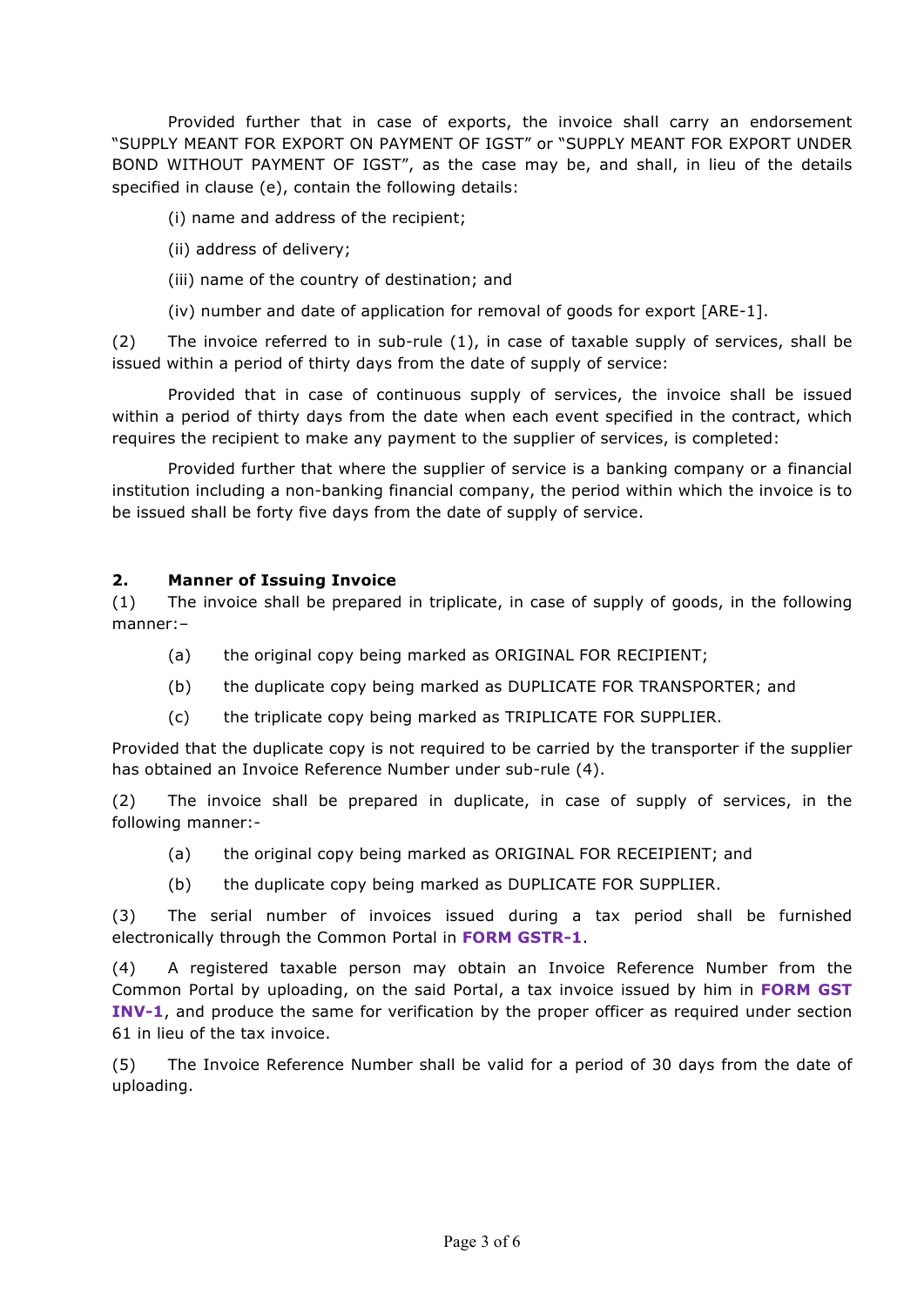### **3. Bill of supply**

A bill of supply referred to in the second proviso to section 23 shall be issued by the supplier containing the following details:-

- (a) name, address and GSTIN of the supplier;
- (b) a consecutive serial number containing only alphabets and/or numerals, unique for a financial year;
- (c) date of its issue;
- (d) name, address and GSTIN/ Unique ID Number, if registered, of the recipient;
- (e) HSN Code of goods or Accounting Code for services;
- (f) description of goods or services;
- (g) value of goods or services taking into account discount or abatement, if any; and
- (h) signature or digital signature of the supplier or his authorized representative:

Provided that the proviso to sub-rule (1) of rule 1 shall apply, *mutatis mutandis*, to the bill of supply issued under this rule:

Provided further that the registered taxable person may not issue a bill of supply if the value of the goods or services supplied is less than one hundred rupees except where the recipient of the goods or services requires such bill:

Provided also that a consolidated bill of supply shall be prepared by the registered taxable person at the close of each day in respect of all such supplies where the bill of supply has not been issued in terms of the second proviso.

#### **4. Supplementary tax invoice and Credit or debit notes**

(1) A supplementary tax invoice under section 23 and a credit or debit note under section 24 shall contain the following details -

- (a) name, address and GSTIN of the supplier;
- (b) nature of the document;
- (c) a consecutive serial number containing only alphabets and/or numerals, unique for a financial year;
- (d) date of issue of the document;
- (e) name, address and GSTIN/ Unique ID Number, if registered, of the recipient;
- (f) name and address of the recipient and the address of delivery, along with the name of State and its code, if such recipient is unregistered;
- (g) serial number and date of the corresponding tax invoice or, as the case may be, bill of supply;
- (h) taxable value of goods or services, rate of tax and the amount of the tax credited or**,** as the case may be**,** debited to the recipient; and
- (i) signature or digital signature of the supplier or his authorized representative.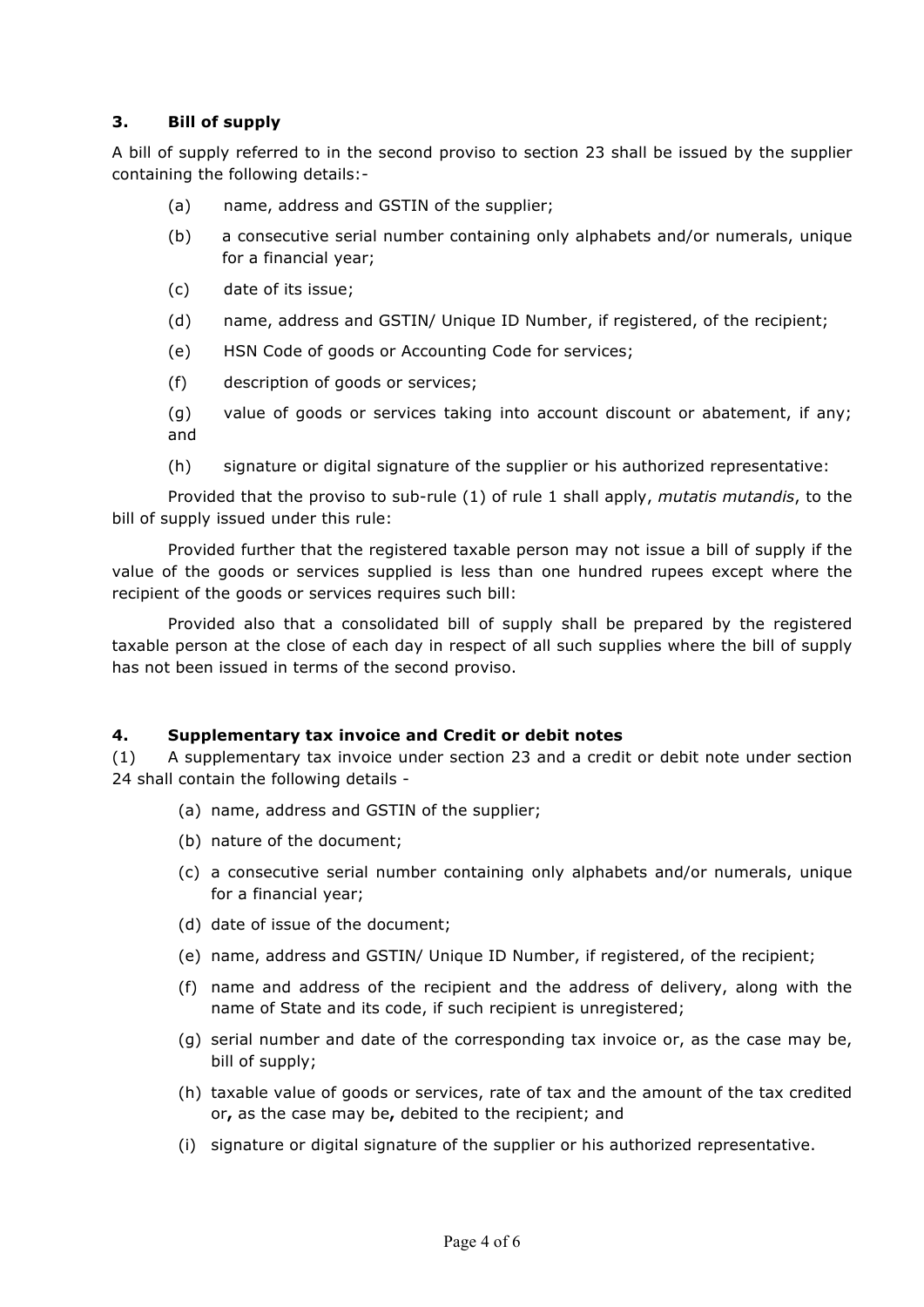(2) Every registered taxable person who has been granted registration with effect from a date earlier than the date of issuance of certificate of registration to him, may issue revised tax invoices in respect of taxable supplies effected during the period starting from the effective date of registration till the date of issuance of certificate of registration:

Provided that the registered taxable person may issue a consolidated revised tax invoice in respect of all taxable supplies made to a recipient who is not registered under the Act during such period:

Provided further that in case of inter-State supplies, where the value of a supply does not exceed two hundred and fifty thousand rupees, a consolidated revised invoice may be issued separately in respect of all recipients located in a State, who are not registered under the Act.

#### **5. Tax Invoice in special cases**

- (1) A tax invoice issued by an Input Service Distributor shall contain the following details:-
	- (a) name, address and GSTIN of the Input Service Distributor;

(b) a consecutive serial number containing only alphabets and/or numerals, unique for a financial year;

(c) date of its issue;

(d) name, address and GSTIN of the supplier of services, the credit in respect of which is being distributed and the serial number and date of invoice issued by such supplier;

- (e) name, address and GSTIN of the recipient to whom the credit is distributed;
- (f) amount of the credit distributed; and
- (g) signature or digital signature of the supplier or his authorized representative:

Provided that where the Input Service Distributor is an office of a banking company or a financial institution including a non-banking financial company, a tax invoice shall include any document in lieu thereof, by whatever name called, whether or not serially numbered but containing the information as prescribed above.

(2) Where the supplier of taxable service is a banking company or a financial institution including a non-banking financial company, the said supplier shall issue a tax invoice or any other document in lieu thereof, by whatever name called, whether or not serially numbered, and whether or not containing the address of the recipient of taxable service but containing other information as prescribed under rule 1.

(3) Where the supplier of taxable service is a goods transport agency supplying services in relation to transportation of goods by road in a goods carriage, the said supplier shall issue a tax invoice or any other document in lieu thereof, by whatever name called, containing the gross weight of the consignment, name of the consignor and the consignee, registration number of goods carriage in which the goods are transported, details of goods transported, details of place of origin and destination, GSTIN of the person liable for paying tax whether as consignor, consignee or goods transport agency, and also contains other information as prescribed under rule 1.